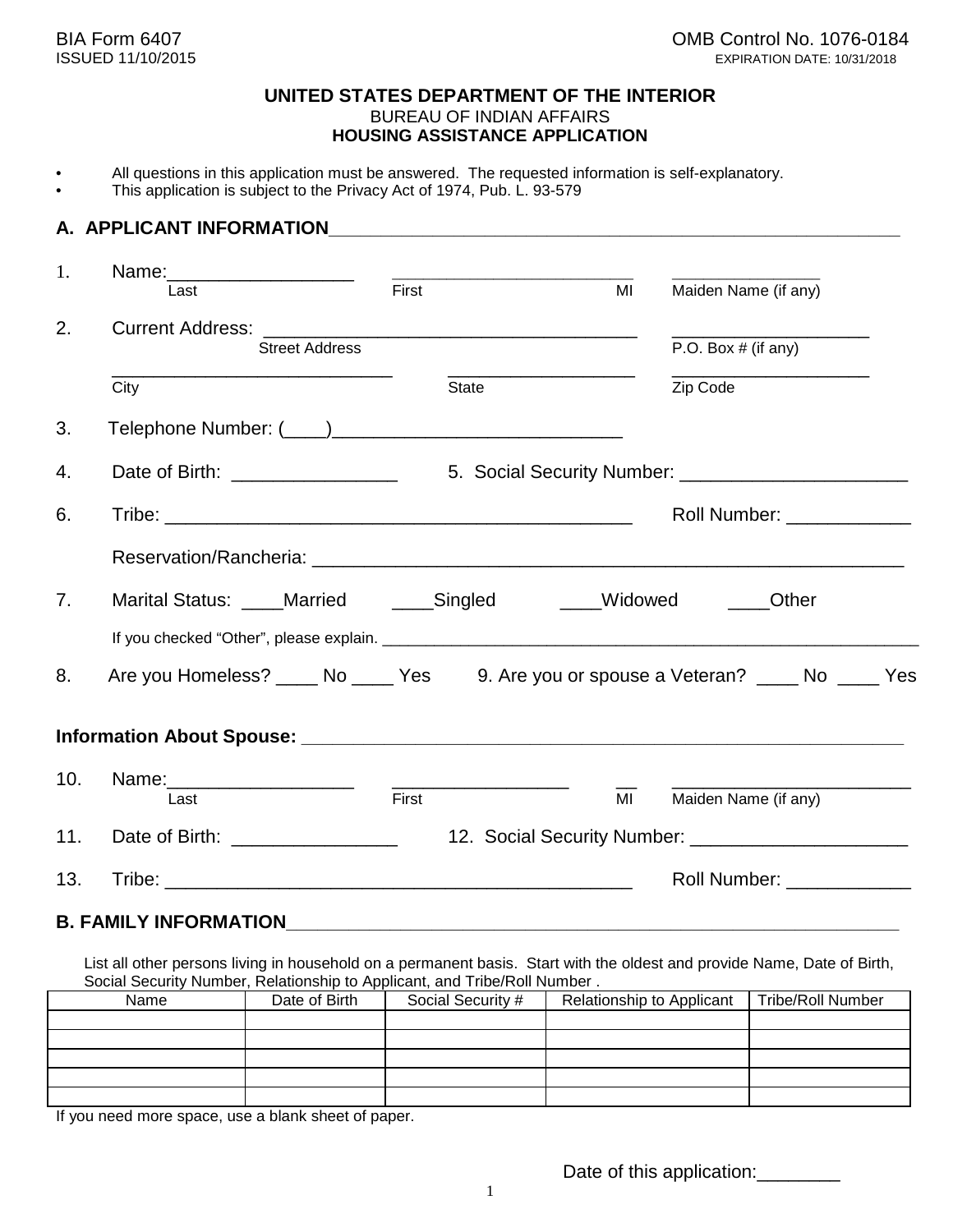# C. INCOME INFORMATION

14. Earned Income: Start with applicant, then list all permanent family members, including all who are listed under Parts A and B and have earned income. Provide signed copy of SF-1040 (income tax return), W-2 forms, wage stubs, etc. for verification.

| Name | Annual Earned Income | Source of Income |  |
|------|----------------------|------------------|--|
|      |                      |                  |  |
|      |                      |                  |  |
|      |                      |                  |  |
|      |                      |                  |  |
|      |                      |                  |  |
|      |                      |                  |  |
|      |                      |                  |  |

Total annual earned income: \$ \_\_\_\_\_\_\_\_\_\_\_\_\_\_\_\_\_\_\_\_\_\_\_\_\_\_\_\_

15. Unearned Income: Start with applicant, then list all permanent family members, including all who are listed under Parts A and B and have unearned income such as social security, retirement, disability and unemployment benefits, child support and alimony, royalties, per capita payments, interest, etc. Provide check stubs, statements, individual Indian Money (IIM) ledgers, etc. for verification.

| Name | Annual Unearned Income | Source of Income |  |
|------|------------------------|------------------|--|
|      |                        |                  |  |
|      |                        |                  |  |
|      |                        |                  |  |
|      |                        |                  |  |
|      |                        |                  |  |
|      |                        |                  |  |
|      |                        |                  |  |

Total annual unearned income: \$ \_\_\_\_\_\_\_\_\_\_\_\_\_\_\_\_\_\_\_\_\_\_\_\_\_\_\_\_

#### 16. **TOTAL COMBINED ANNUAL HOUSEHOLD INCOME** (earned + unearned): \$ \_\_\_\_\_\_\_\_\_\_\_\_\_\_\_\_\_\_\_

# **D. HOUSING INFORMATION**

| 17. | Location of the house to be repaired, renovated or constructed. (Give address and detailed directions to this<br>house). ** DRAW MAP ON BACK OF THIS PAGE** |
|-----|-------------------------------------------------------------------------------------------------------------------------------------------------------------|
| 18. | Provide a brief description of the problems you are experiencing with your house or the type of housing assistance                                          |
|     | for which you are applying.                                                                                                                                 |
|     |                                                                                                                                                             |
|     |                                                                                                                                                             |
| 19. | If repair assistance is needed, do you own<br>this house?<br>or rent                                                                                        |
|     | If renting, is the owner Indian?<br>No<br>Yes                                                                                                               |
|     | If yes, provide name of owner(s):                                                                                                                           |
| 20. | Are you living in Overcrowded Conditions? No<br>Yes                                                                                                         |
| 21. | Is the condition of the home in a dilapidated state?<br>No<br>Yes                                                                                           |

Date of this application:\_\_\_\_\_\_\_\_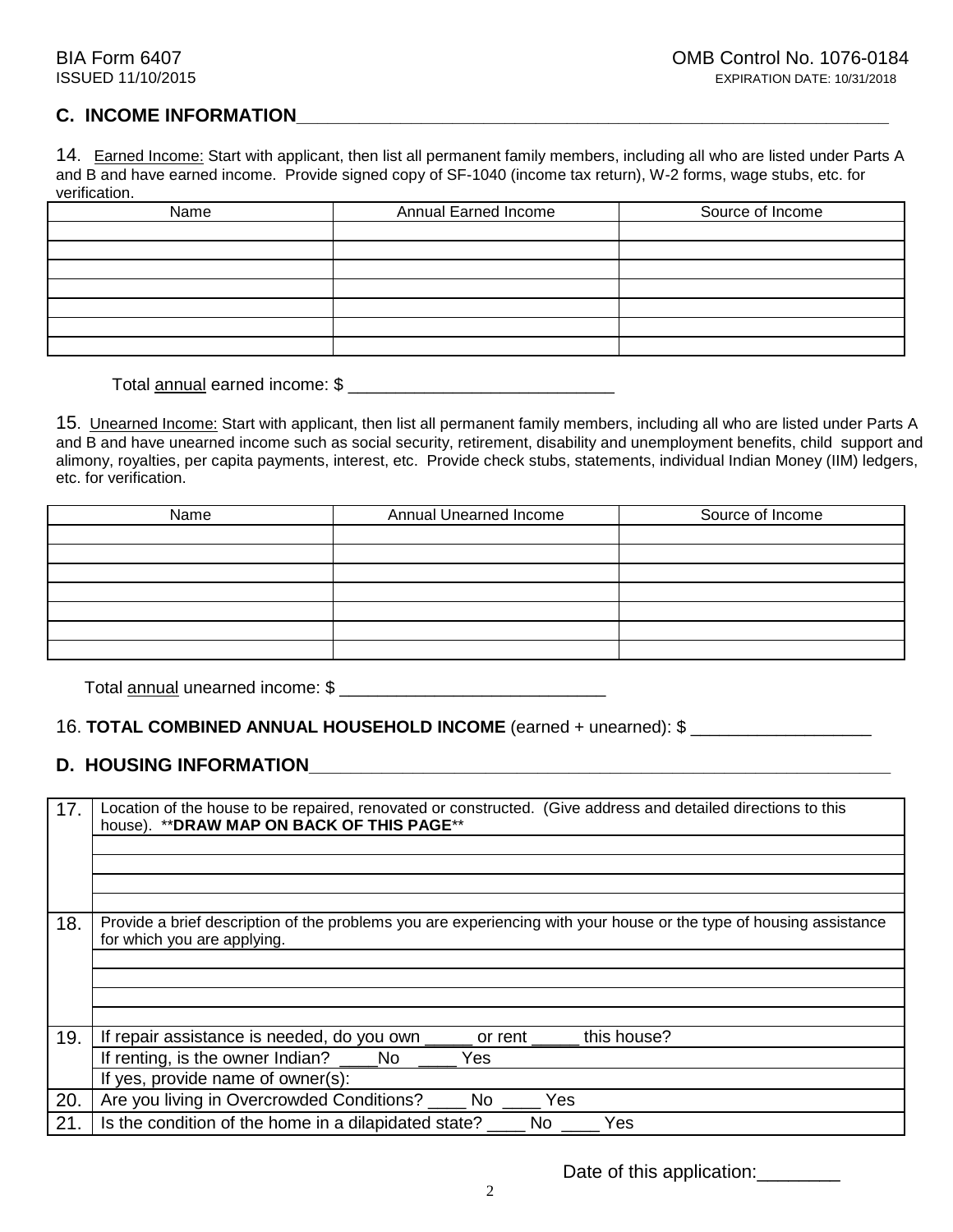# **HOUSING INFORMATION, continued.**

| 22. | No ______Yes If yes, provide name of electric company:<br>Is electricity available? |               |                |                      |                        |          |
|-----|-------------------------------------------------------------------------------------|---------------|----------------|----------------------|------------------------|----------|
| 23. | Type of Sewer system:                                                               | City Sewer    | Septic Tank    |                      | <b>Chemical Toilet</b> | Outhouse |
|     | Water Source: City Water                                                            |               | Private Well   | Community Water Tank |                        |          |
|     | Other (Please describe):                                                            |               |                |                      |                        |          |
| 24. | No. of Bedrooms .                                                                   |               |                |                      |                        |          |
| 25. | House Size:                                                                         | (Square Feet) | LENGTH         | ft/in]               | [WIDTH                 | ft/in]   |
| 26. | Bathroom facilities in existing house:                                              |               |                | Facility             | Yes                    | No       |
|     |                                                                                     |               |                | Flush toilet         |                        |          |
|     |                                                                                     |               | <b>Bathtub</b> |                      |                        |          |
|     |                                                                                     |               | Sink/lavatory  |                      |                        |          |

# **E. LAND INFORMATION**

| 27. | Do you own the land on which you wish to renovate or build this home?<br>Yes<br>No                                                                       |                                                                    |                     |                      |  |
|-----|----------------------------------------------------------------------------------------------------------------------------------------------------------|--------------------------------------------------------------------|---------------------|----------------------|--|
|     |                                                                                                                                                          | If no, can you provide proof that you can obtain land? _______ Yes |                     | No.                  |  |
|     | Provide the name of the owner(s):                                                                                                                        |                                                                    |                     |                      |  |
| 28. | What is the current                                                                                                                                      | Fee                                                                | <b>Tribal Fee</b>   | Native/Restricted    |  |
|     | status of the land?                                                                                                                                      | Individual trust land                                              | Tribal trust land   | <b>Public Domain</b> |  |
|     |                                                                                                                                                          | Individually restricted                                            | Tribally restricted | Other:               |  |
| 29  | Leasehold interest?<br>If you do not own the land, do you have: _____<br>Use permit?<br>Indefinite assignment or joint ownership? If so, please explain: |                                                                    |                     |                      |  |
|     |                                                                                                                                                          |                                                                    |                     |                      |  |

# **F. GENERAL INFORMATION\_\_\_\_\_\_\_\_\_\_\_\_\_\_\_\_\_\_\_\_\_\_\_\_\_\_\_\_\_\_\_\_\_\_\_\_\_\_\_\_\_\_\_\_\_\_\_\_\_\_\_\_\_\_\_\_**

|     |                                                                                                                                                                                                                              | Yes | No. |
|-----|------------------------------------------------------------------------------------------------------------------------------------------------------------------------------------------------------------------------------|-----|-----|
| 30. | Have you or anyone in your household ever received Housing Improvement<br>Program assistance?                                                                                                                                |     |     |
|     | If yes, give amount received $\frac{1}{2}$ ; the year it was received: $19$ _ _; and the location<br>of the house:                                                                                                           |     |     |
| 31. | Do you own any other house not occupied by your family?<br>If yes, state where the house is located: _______________ and who occupies it: __________.                                                                        |     |     |
| 32. | Do you live in a house built with Housing and Urban Development (HUD) funds?                                                                                                                                                 |     |     |
| 33. | Is the HUD project still under operation of an Indian Housing Authority?                                                                                                                                                     |     |     |
| 34. | Are you seeking Down Payment Assistance?                                                                                                                                                                                     |     |     |
|     | If yes, have you applied with USDA Rural Development or other lending institution? Please<br>provide a copy of the credit letter.                                                                                            |     |     |
| 35. | If you are requesting assistance for a new housing unit, have you applied for<br>assistance from:                                                                                                                            |     |     |
|     | Indian Housing Authority?<br>If yes, provide date of application:                                                                                                                                                            |     |     |
|     | Tribal Credit Program? ______ If yes, provide date of application:                                                                                                                                                           |     |     |
|     | Other? From who:_________________ If yes, provide date of application:                                                                                                                                                       |     |     |
| 36. | Does anyone in your family, who is a permanent resident listed under Parts A and B<br>of this application, have a severe health problem, handicap or permanent disability?                                                   |     |     |
|     | housing office will advise you if you must provide a statement of condition from one source, which may include a<br>physician's certification, Social Security or Veterans Affairs determination, or similar determination). |     |     |

Date of this application:\_\_\_\_\_\_\_\_